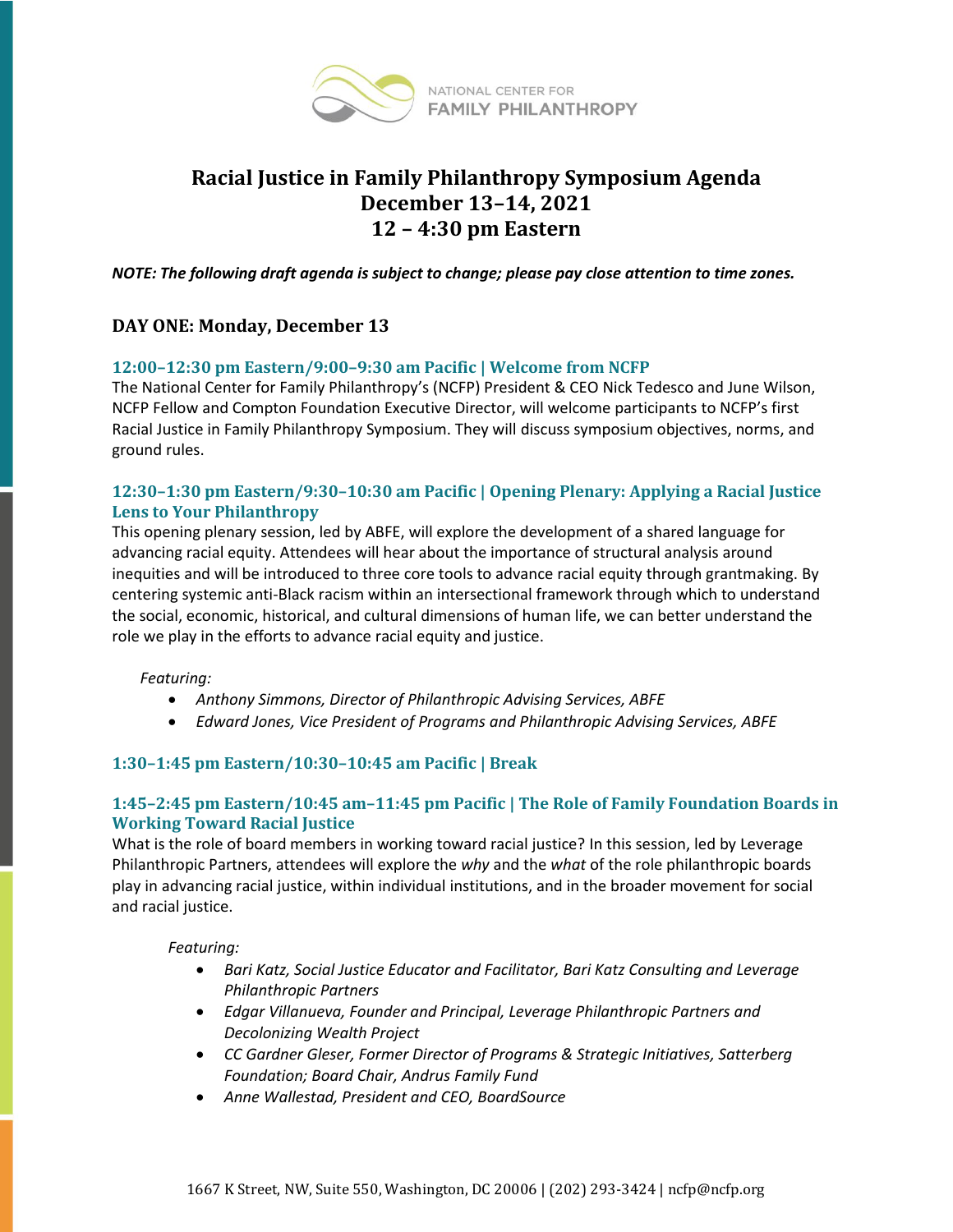# **2:45–3:00 pm Eastern/11:45–12:00 pm Pacific | Break**

# **3:00–4:00 pm Eastern/12:00–1:00 pm Pacific | From Principle into Practice: Cross-Generational Conversations on Investing in Racial Justice**

In this plenary, join Resource Generation and Families Organizing to Resource Movements (the FORM Collective) to hear stories from next generation funders and family members about what it took to transform their family philanthropy to support movements for racial justice. Speakers will share how they worked through interpersonal and technical challenges to fund racial justice movements, especially in the context of the historic Black-led uprisings in 2020. Presenters will also share frameworks for organizing family members who are reluctant to shift grantmaking priorities as well as strategies for funding racial justice for the long haul.

#### *Featuring:*

- *Nora Leccese, High Net Wealth and Family Philanthropy Coordinator, Resource Generation*
- *Hanna Mahon, former President, Pink House Foundation*
- *A. Sparks, Executive Director, Masto Foundation*
- *Sam Vinal, Leader, Families Organizing to Resource Movements*
- *Pam Kohlberg, Sam Vinal's mom; Board Member, Vision Fund of the Kohlberg Foundation; Board Member, Radical Imagination Family Foundation*
- *Annie Mahon, Hanna Mahon's mom; Founder, Pink House Foundation*

## **4:00–4:30 pm Eastern/1:00–1:30 pm Pacific | Closing Comments and Reflections**.

## **DAY TWO: Tuesday, December 14**

## **12:00–1:00 pm Eastern/9:00–10:00 am Pacific | Welcome from NCFP Fellows**

Highlighting their journey as NCFP's racial equity-focused fellows, Mary, June, and Kelly will explore the concept of philanthropy as *who we are* rather than *what we do*. They will touch on the themes of both/and thinking, pollinating champions and allies, embedding practices of purpose-driven governance, and leading with narratives of liberation.

#### *Featuring:*

- *Mary Mountcastle Trustee, Mary Reynolds Babcock Foundation; Fellow, National Center for Family Philanthropy*
- *Kelly Nowlin, Trustee, Surdna Foundation; Fellow, National Center for Family Philanthropy*
- *June Wilson, Executive Director, Compton Foundation; Fellow, National Center for Family Philanthropy*

## **1:00–1:15 pm Eastern/10:00–10:15 am Pacific | Break**

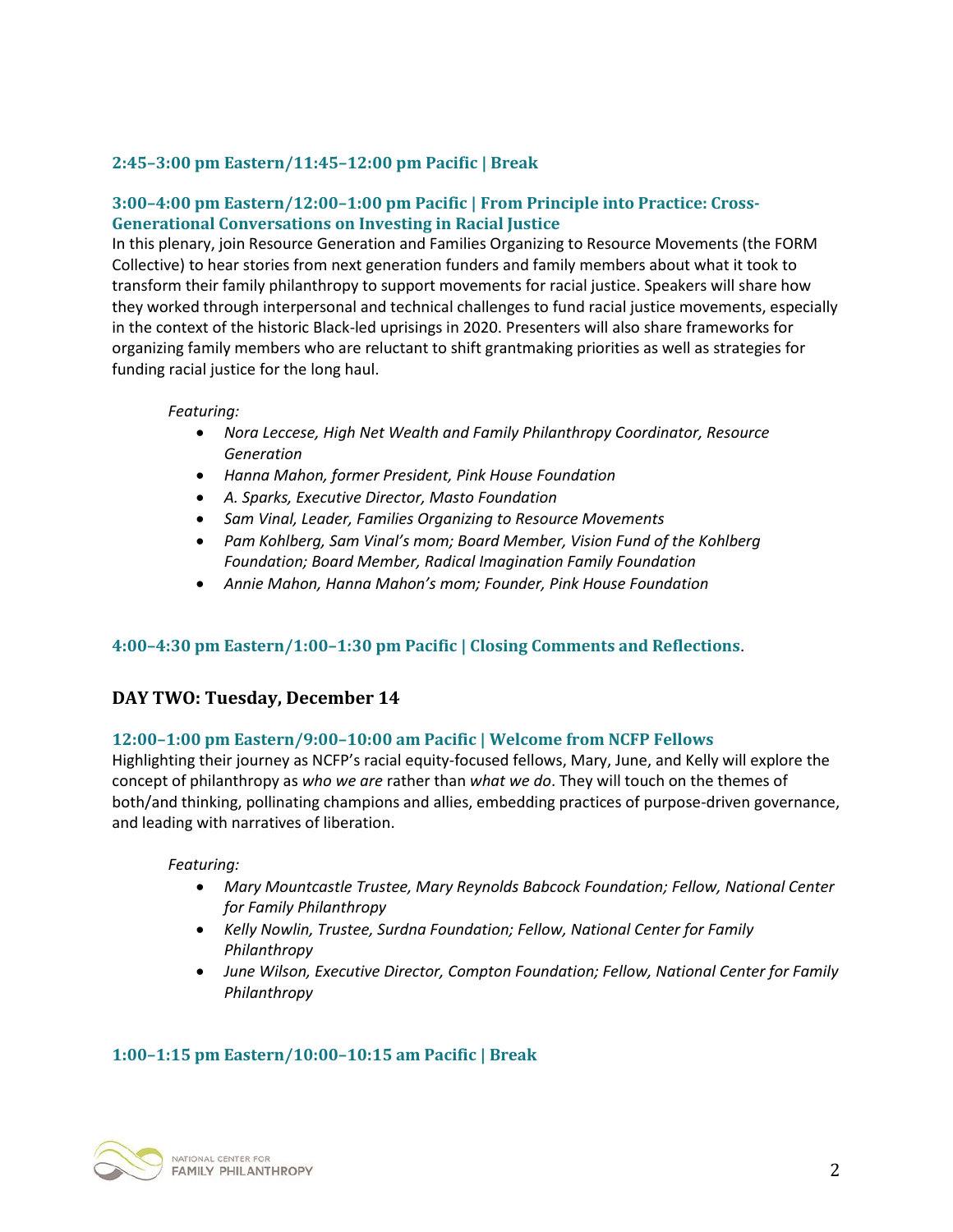# **1:15–3:15 pm Eastern/10:15–12:15 pm Pacific | Skill-Building Workshops**

These concurrent workshops will offer deep dives on various racial equity practices. Participants will have the option of participating in group discussions in one of the following areas:

#### **Applying Core Tools for Advancing Racial Equity**

*Featuring Anthony Simmons, Director of Philanthropic Advising Services, ABFE; Edward Jones, Vice President of Programs and Philanthropic Advising Services, ABFE*

At this session, learn how to take action to advance racial equity through your foundation's grantmaking practices. Participants will practice using one of the following tools: data disaggregation and root cause analysis; racial equity impact analysis; and effective communications and messaging to advance racial equity.

#### **How to Align and Transition Your Board for Racial Equity**

*Featuring Bari Katz, Social Justice Educator and Facilitator, Bari Katz Consulting; Edgar Villanueva, Founder and Principal, Leverage Philanthropic Partners and Decolonizing Wealth Project; Vincent Robinson, Founder and Managing Partner, The 360 Group; CC Gardner Gleser, Former Director of Programs & Strategic Initiatives, Satterberg Foundation; Board Chair, Andrus Family Fund*

This session will provide space to reflect on and explore the ways your board is currently applying a racial equity lens.

The session will:

- Offer concrete strategies for how to engage in conversations about race and racism,
- Examine how power and dynamics of oppression are at play within your board and/or organization and share strategies on how to apply a racial equity lens to the work of a board in a family foundation, and
- Individually reflect on how to do this within your own family and/or board and collectively explore strategies for what it means to align a board on racial equity, both in process and in practice.

#### **Listening to Community: Five Shifts in Philanthropic Practice Called for in these Times** *Featuring Northern California Grantmakers*

If we want to transform the inequitable status quo, philanthropy needs to enlarge its vision dramatically, boost its ambitions, and update its operating models. How can you shift your giving approach from being transactional to transformational? In this session, learn about five shifts you can make to effect place-based change.

## **3:15–3:30 pm Eastern/12:15–12:30 pm Pacific | Break**

## **3:30–4:15 pm Eastern/12:30–1:15pm Pacific | Lessons from Our Racial Justice Cohort**

June Wilson, Compton Foundation Executive Director and NCFP Fellow, will facilitate an open conversation with cohort members from NCFP's first Racial Justice Learning and Action Network. Panelists will share about their own equity journeys, reflect on lessons they've learned, and discuss their experiences in the cohort.

#### *Featuring:*

- *Carol Bunch Davis, Board Director, Harris and Eliza Kempner Fund*
- *Eileen Farbman, President, Kolibri Foundation*